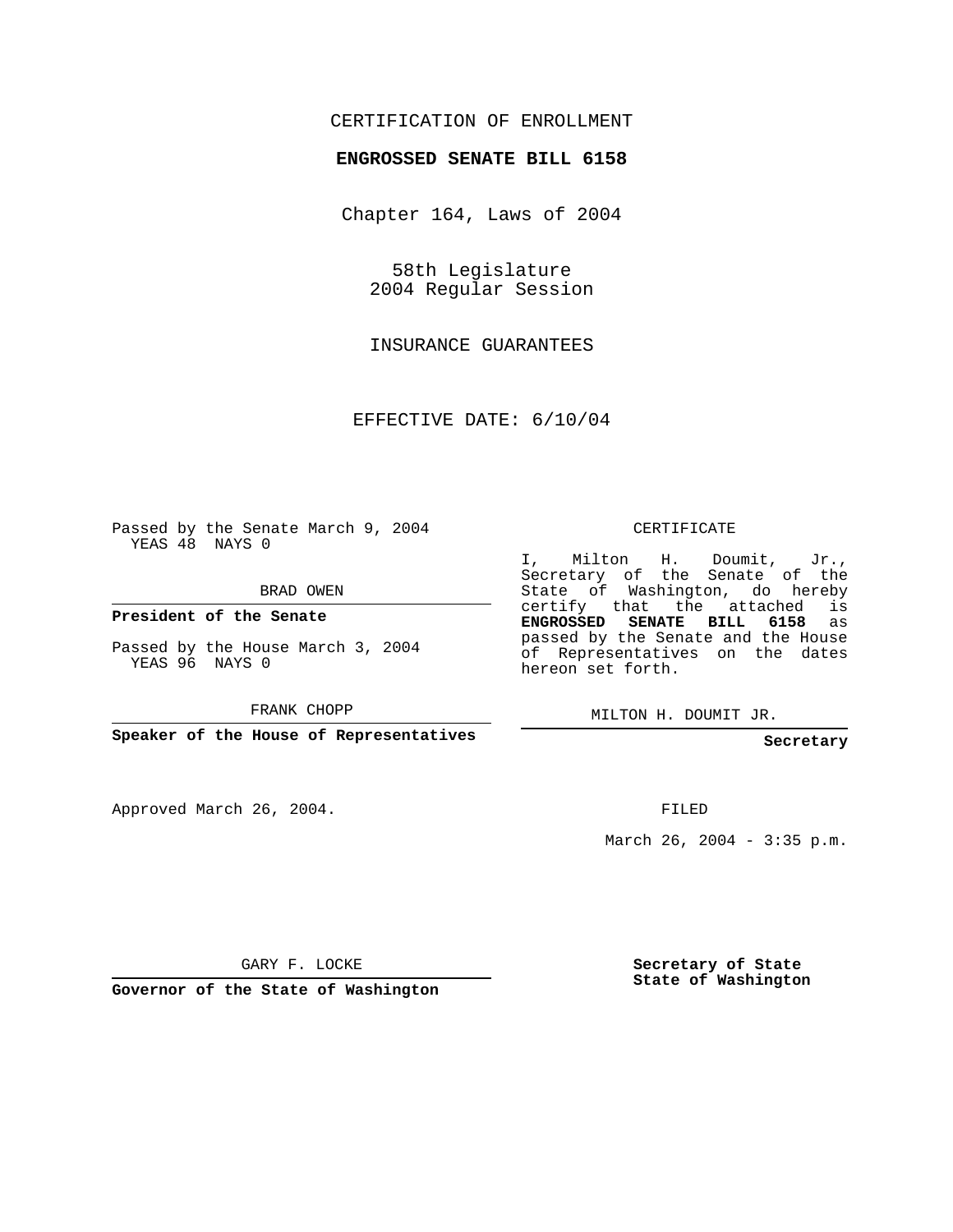## **ENGROSSED SENATE BILL 6158** \_\_\_\_\_\_\_\_\_\_\_\_\_\_\_\_\_\_\_\_\_\_\_\_\_\_\_\_\_\_\_\_\_\_\_\_\_\_\_\_\_\_\_\_\_

\_\_\_\_\_\_\_\_\_\_\_\_\_\_\_\_\_\_\_\_\_\_\_\_\_\_\_\_\_\_\_\_\_\_\_\_\_\_\_\_\_\_\_\_\_

## AS AMENDED BY THE HOUSE

Passed Legislature - 2004 Regular Session

**State of Washington 58th Legislature 2004 Regular Session By** Senators Prentice, Benton and Winsley Read first time 01/14/2004. Referred to Committee on Financial

 AN ACT Relating to the Washington insurance guarantee association 2 act; and creating a new section.

BE IT ENACTED BY THE LEGISLATURE OF THE STATE OF WASHINGTON:

Services, Insurance & Housing.

 NEW SECTION. **Sec. 1.** The legislature finds that the consumers who purchase workers' compensation insurance from the private marketplace in Washington are not protected from the insolvency and liquidation of these insurers. The legislature further finds that it is in the best interest of the citizens of this state to provide a mechanism to protect these policyholders from the insolvency of their insurers. The insurance commissioner shall study the impact of covering workers' compensation policies purchased on the commercial market under the Washington guarantee association.

 The insurance commissioner shall study and develop recommendations regarding the following:

 The impact and effectiveness of covering longshore and harbor workers' compensation act insurance, as defined in 33 U.S.C. Sec. 901 et seq., under the Washington guarantee association. In the conduct of this study, the insurance commissioner shall consult with appropriate state agencies; United States longshore and harbor workers'